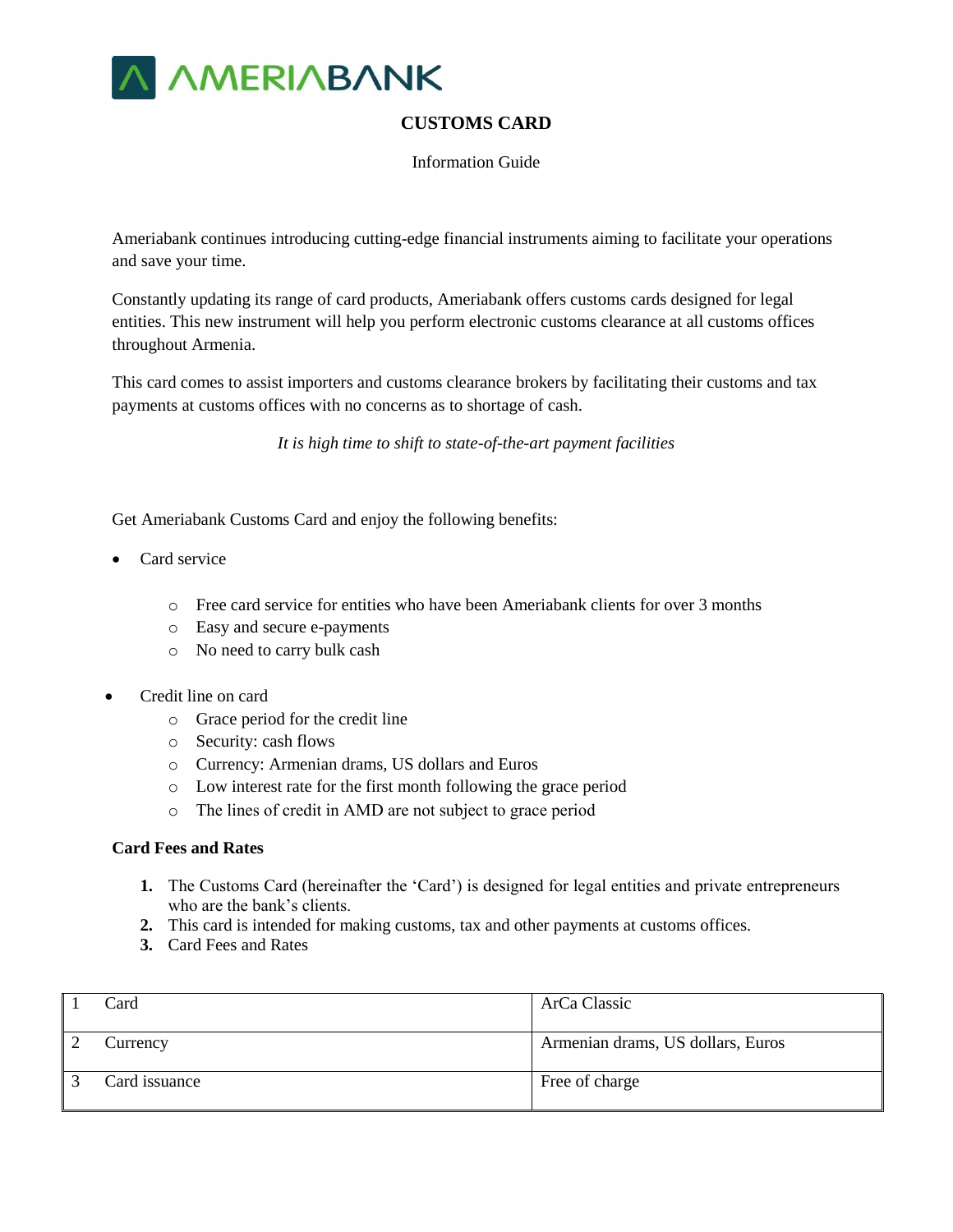

| 4  | Annual service                                                                                            | AMD<br>$10,000$ ; for clients<br>with<br>banking |
|----|-----------------------------------------------------------------------------------------------------------|--------------------------------------------------|
|    |                                                                                                           | Ameriabank for over 3 months – free              |
| 5  | Additional card issuance                                                                                  | Free of charge                                   |
| 6  | Annual service of additional card                                                                         | AMD 5,000                                        |
| 7  | Card re-issuance (in case of card loss, damage, theft, loss of<br>PIN or its disclosure to third parties) | AMD 5,000                                        |
|    |                                                                                                           | Free of charge                                   |
| 8  | Card re-issuance (upon expiry of validity period)                                                         |                                                  |
| 9  | Card blocking                                                                                             | Free of charge                                   |
| 10 | Card unblocking                                                                                           | Free of charge                                   |
| 11 | Cash withdrawal                                                                                           | N/a                                              |
| 12 | Electronic transactions at customs terminals                                                              | Free of charge                                   |
| 13 | Electronic transactions at other merchants                                                                | 3%                                               |
| 14 | Providing account statement or sending it via e-mail                                                      | Free of charge                                   |
| 15 | Review of card credit limit                                                                               | AMD 3,000                                        |
|    | 16 SMS notification                                                                                       | Free of charge                                   |

Special fees and rates of plastic card service may be offered to specific groups of clients. The fees and rates specified here shall apply to these groups unless otherwise determined by special fees and rates.

## **4. Terms and conditions of credit line on card**

| Credit limit              | 50% of the average monthly bank account turnover for at least 3 most recent months, or<br>100 million Armenian drams or its equivalent in other currency, whichever is less For<br>clients with less than 3-months' history with Ameriabank: based on bank account<br>turnover in other banks and LTV ratio.                                                                               |  |
|---------------------------|--------------------------------------------------------------------------------------------------------------------------------------------------------------------------------------------------------------------------------------------------------------------------------------------------------------------------------------------------------------------------------------------|--|
| Maturity period           | Up to 1 year                                                                                                                                                                                                                                                                                                                                                                               |  |
| Interest rate             | In case of failure to redeem the liabilities in full within the grace period, starting<br>from the date of utilizing the amount USD and EUR-denominated liabilities shall<br>bear interest at a rate of 13%.<br>If the outstanding debt is not repaid in full during the month following the grace<br>period, starting from the following month the amounts shall bear an interest of 20%. |  |
| Interest rate             | 15% for AMD-denominated lines of credit. If the outstanding debt is not repaid in full<br>during the first month, starting from the next month the amounts shall bear interest at<br>$20%$ .                                                                                                                                                                                               |  |
| Grace period for interest | Last day of the month of money withdrawal $+5$ days                                                                                                                                                                                                                                                                                                                                        |  |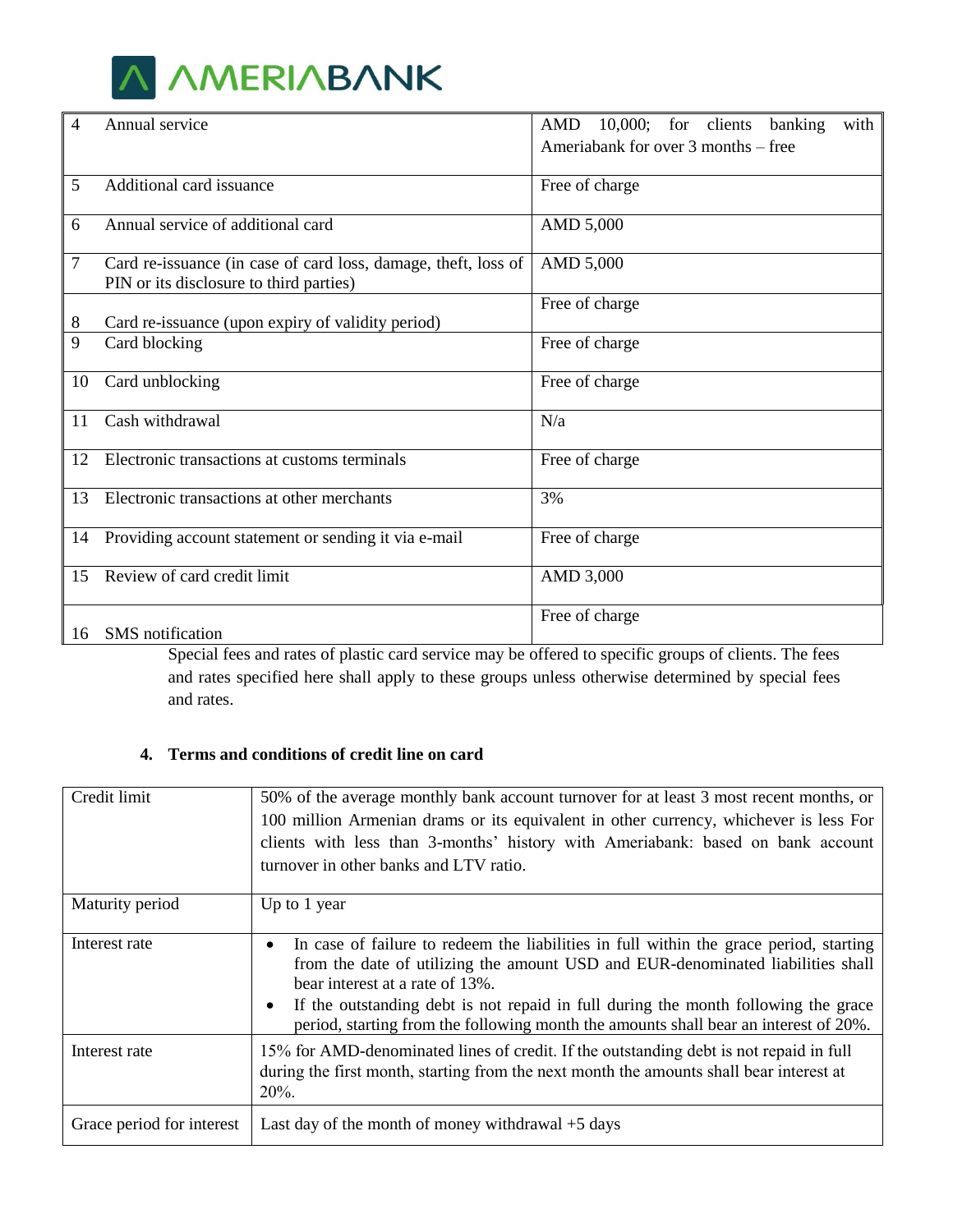

|                                                                                               | AMD-denominated lines of credit are not subject to grace period.                                                                                                                                        |
|-----------------------------------------------------------------------------------------------|---------------------------------------------------------------------------------------------------------------------------------------------------------------------------------------------------------|
| Repayment of utilized<br>amounts                                                              | Upon maturity, however, any amount credited to the card account will be used to repay<br>the amounts utilized as of that date.                                                                          |
| Repayment of interest                                                                         | Upon maturity, however, whenever the card account is credited, the interest accrued as of<br>that moment shall be charged.                                                                              |
| Credit line provision fee                                                                     | 1% of credit limit                                                                                                                                                                                      |
| Security                                                                                      | Cash flows for clients with over 3-months' history with Ameriabank<br>$\bullet$<br>Cash flows and additional security for entities who have been Ameriabank clients<br>for less than 3 months           |
| LTV ratio (for additional<br>collateral)                                                      | Up to 70%                                                                                                                                                                                               |
| Other terms and late<br>payment fee for overdue                                               | The interest rate stipulated in the agreement shall be no longer applicable to the overdue<br>line of credit. Instead the overdue amounts shall bear interest at 24 percent annually.                   |
| payments                                                                                      | Fine equal to 0.1% of the overdue loan for each day of default, should the default extend<br>for 5 business days or longer $-$ also a penalty equal to 2% of the overdue loan                           |
| and late<br>Other terms<br>payment fee for overdue<br>interest                                | The overdue interest shall bear interest at 0.3% for each calendar day of default, should<br>the default extend for 5 business days or longer $-$ also a penalty equal to 5% of the<br>overdue interest |
| Early termination of the<br>agreement                                                         | No fines and penalties applied                                                                                                                                                                          |
| Application<br>handling<br>period                                                             | Up to 10 business days upon receipt of the complete set of documents Depending on the<br>process, the specified terms may be extended for an additional period of no more than 10<br>business days.     |
| Validity period (period<br>within which the line of<br>credit<br>approval<br>is<br>effective) | 20 days, unless otherwise specified by the authorized body's decision                                                                                                                                   |
| Subsequent<br>pledge<br>permission fee                                                        | AMD 500,000 (VAT included)                                                                                                                                                                              |
| Loan<br>restructuring<br>application fee*                                                     | AMD 500,000                                                                                                                                                                                             |

\*The loan restructuring fee shall be payable by the client in case the application to revise the terms filed by the client at his sole discretion and initiative has been satisfied after the analysis by the relevant unit. In other cases when the lending terms are restructured, charging of the fee shall be subject to the decision of the Large Credit Committee.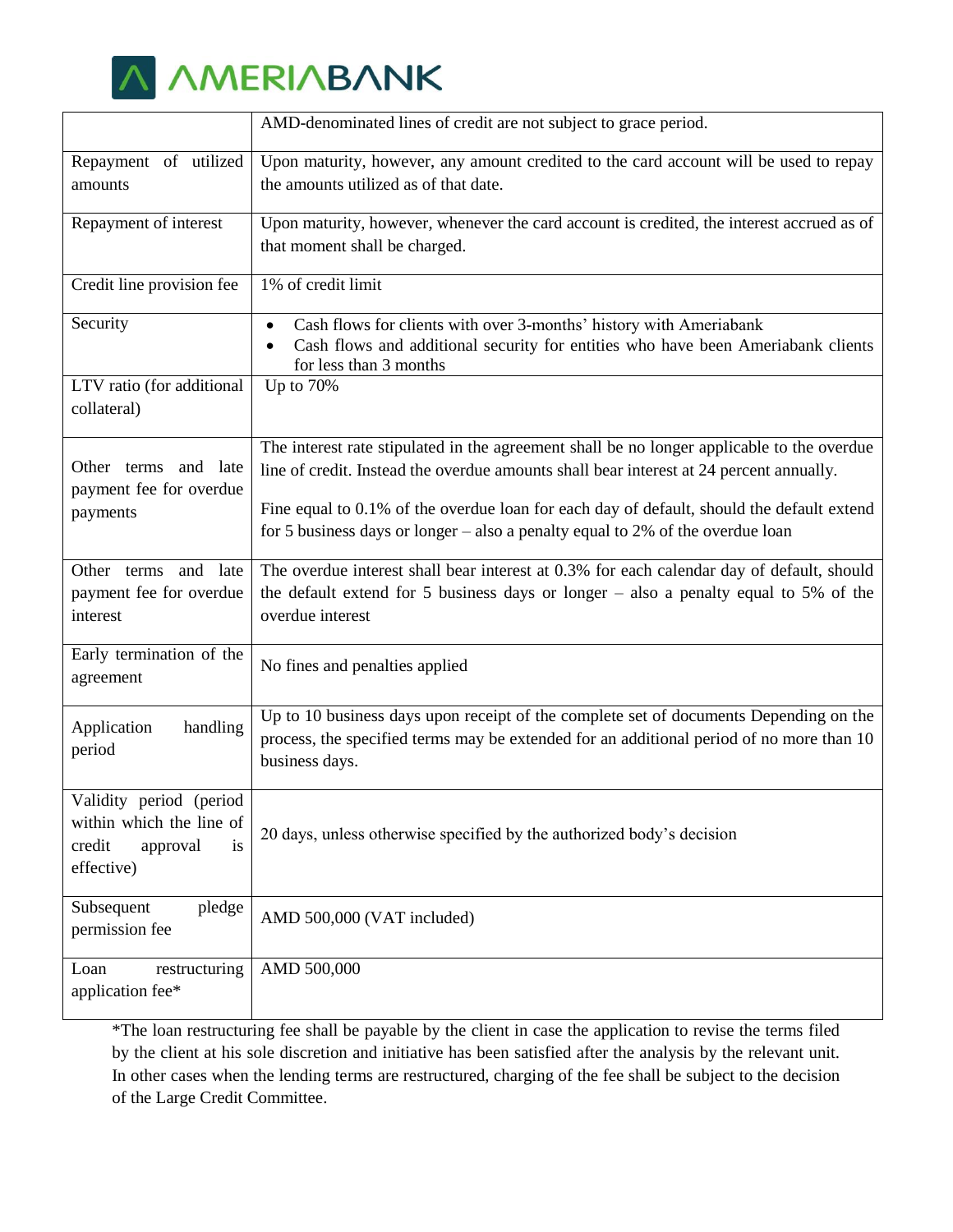

## *Interest Calculation*

Interest on utilized amounts accrues on the actual balance of credit line at nominal interest rate. Interest accrued on non-utilized amounts: N/A

### **ATTENTION!**

The actual annual percentage rate (APR) shows the cost of the loan in case of due and timely repayments under the agreement. For more details about interest calculation at actual annual percentage rate please visit www.ameriabank.am.

## **ATTENTION!**

From time to time the bank may change the interest rate and the service fee depending on the volatility of the interest rates on the funds borrowed and/or allocated by the bank in the financial market, and/or occurrence of preconditions in the financial market for changing the interest rates.

## **ATTENTION!**

No restrictions for early repayment!

There are no required charges, unless the loan is secured by real estate or movable property, in which case the collateral is insured and appraised by a specialized company which charges commissions or interest as per its tariffs and rates.

Exchange rate volatilities may affect the amount of installments in case of credit lines in foreign currencies.

There are no limitations on the loan accessibility. Advance payment:  $n/a$ . Loan disbursement method: crediting to the card

#### **ATTENTION!**

YOUR PROPERTY CAN BE FORECLOSED PURSUANT TO LAW, IF YOU FAIL TO REPAY THE LOAN AND INTEREST WHEN DUE.

#### **ATTENTION!**

IN CASE OF DEFAULT ON THE INTEREST AND/OR THE LOAN PRINCIPAL, INFORMATION ABOUT YOUR ARREARS WILL BE RECORDED IN THE CREDIT REGISTER.

#### NEGATIVE CREDIT HISTORY MAY AFFECT YOUR FUTURE ATTEMPTS TO GET A LOAN!

#### **Why your application might be rejected**

- The information (documents and other data) is not trustworthy or complete.
- The borrower has delinquent and/or classified liabilities (including to third parties).